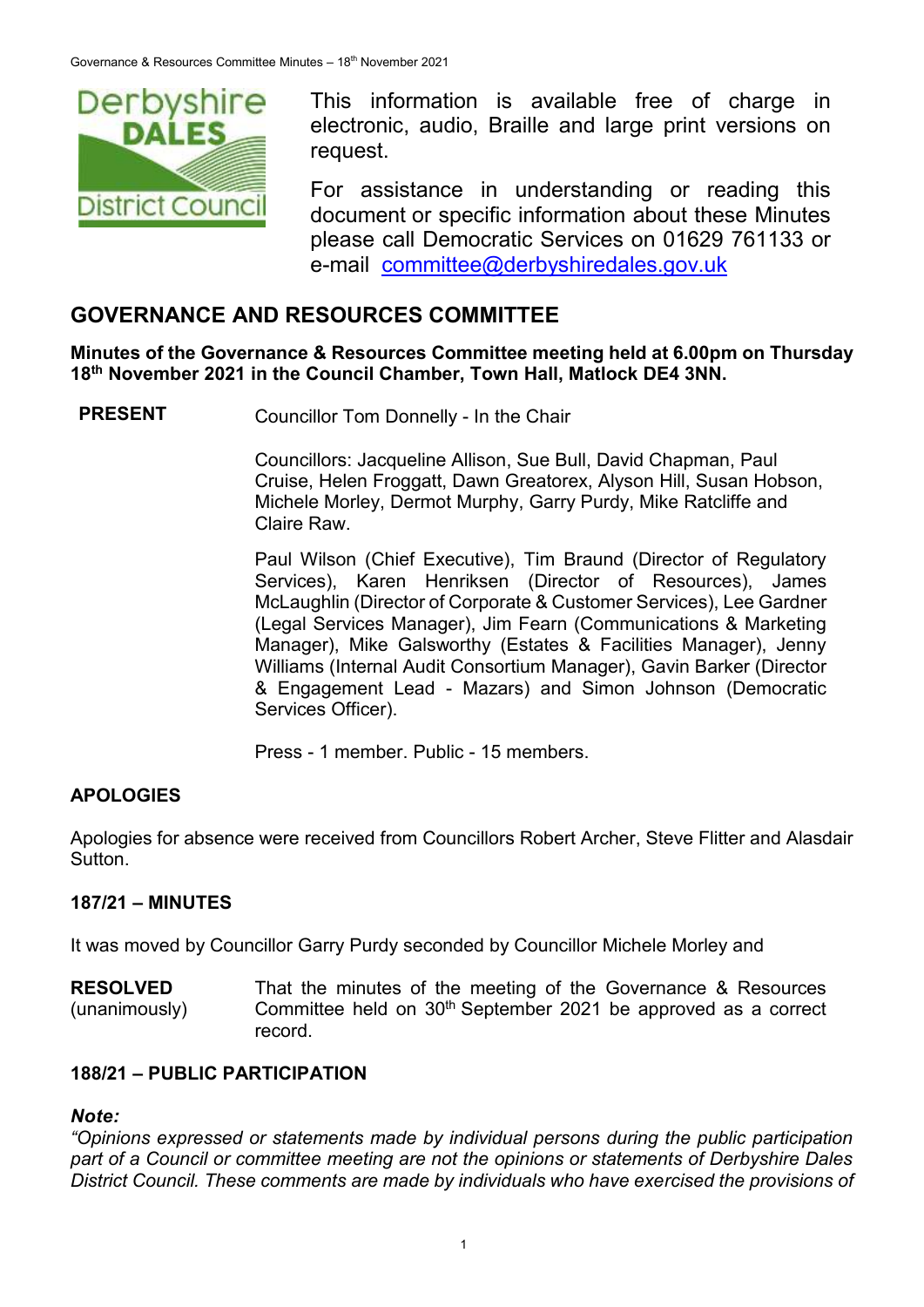*the Council's Constitution to address a specific meeting. The Council therefore accepts no liability for any defamatory remarks that are made during a meeting that are replicated on this document."*

#### **Item 12 – Starkholmes Allotments**

In accordance with the procedure for public participation, Mr Bruce Holden, Mr Matthew Buckler, Miss Martha Buckler, Ms Mary Derrick and Mr Paul Clements spoke regarding the compulsory purchase request for Starkholmes Allotments.

The further following questions and statements were submitted in writing:

#### **QUESTIONS from Sarah Parkin, Resident of Matlock regarding Item 12 - Starkholmes Allotments**

*Q1: Have either of the Councils (Matlock Town Council and/or Derbyshire Dales District Council) asked the land owner to sell the site to them? If so, what was the answer?*

*Q2: Has the council asked the landowner to revoke the eviction order and instead request he continues to support this valuable community resource until he has a successful planning application and a buyer for the land?*

*Q3: What money is available in the Section 106 Funds and could this be used to support Starkholmes Allotments provision?*

#### **RESPONSE**

Q1: Derbyshire Dales District Council has discussed this issue with the landowner and his representatives but has not made a formal offer to buy the land. From the discussions it was clear that the owner values the land at greater than agricultural value. Derbyshire Dales District Council is not able to answer on behalf of Matlock Town Council.

Q2: Derbyshire Dales District Council has discussed this issue with the landowner and his representatives but has not made formally requested that he reverses his decision. In providing this response we should be clear that the District Council has no statutory power to require that this decision be reversed.

Q3: The uncommitted amount of section 106 funding earmarked for parks and open spaces is £67,749.77. This comprises two contributions where the agreements state the particular locations where the funds must be spent: £48,412.54 is for open spaces at Hurst Farm Estate and £19,337.23 is for open spaces at Cavendish Drive. Therefore there is currently no section 106 money that could be used to support Starkholmes Allotments provision.

#### **QUESTIONS from Sharon Shirley, Resident of Matlock regarding Item 12 - Starkholmes Allotments**

*Q1: If Starkholmes Allotment plot holders are evicted from the existing allotment site at the end of September 2022, how are the councils going to ensure continued allotment provision in Starkholmes?*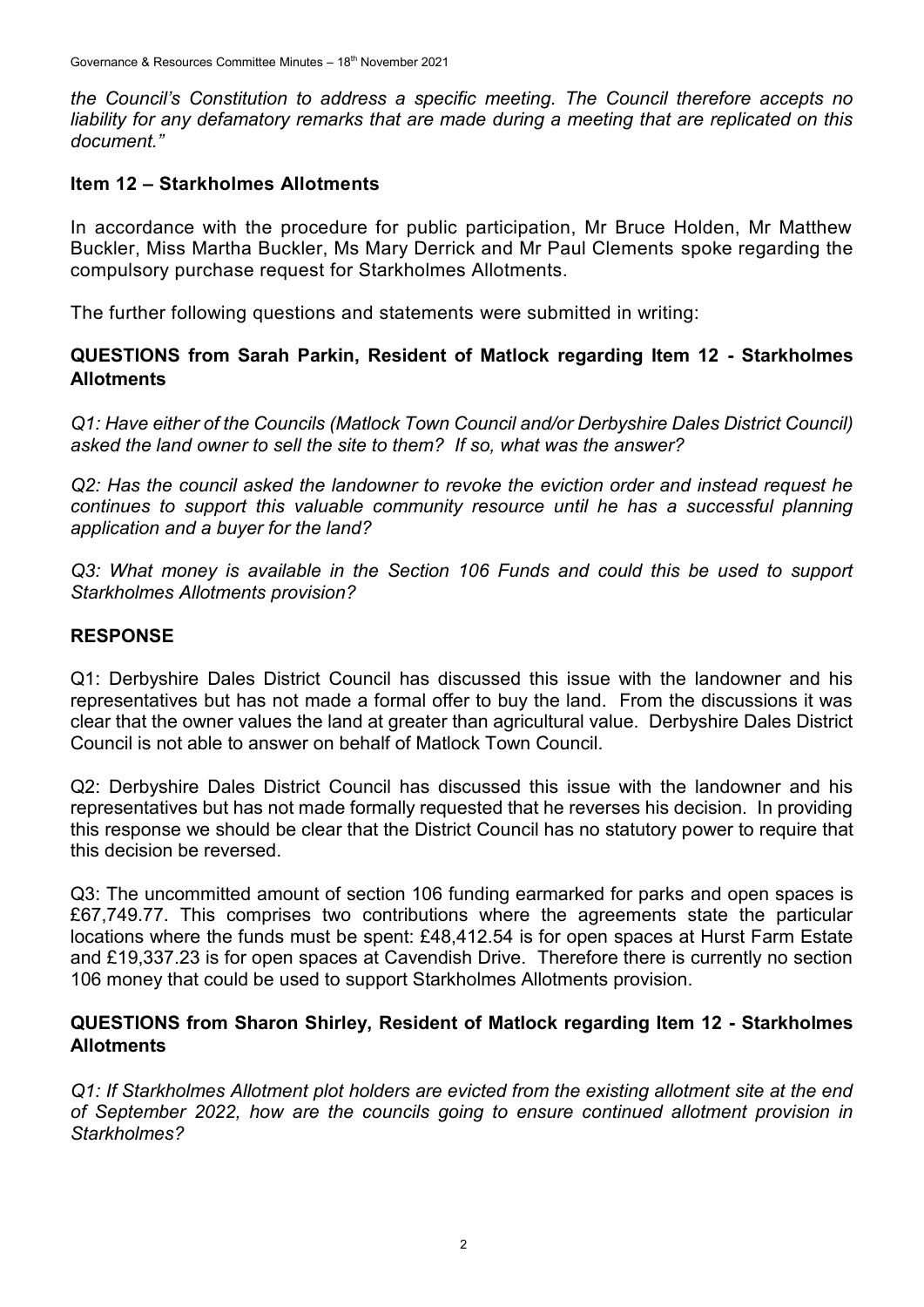*Q2: DDDC awarded Starkholmes Allotments an Asset of Community Value. Has the land owner appealed this decision and if so at what stage in the process is the appeal?*

*Q3: By re-locating Starkholmes Allotments to public open space in support of private land owner, should Derbyshire residents be concerned that this will set a precedence for other areas of public open space owned by DDDC to be lost in the same way across the district of Derbyshire Dales?*

## **RESPONSE**

Q1: The report before Members describes a suggestion as to the potential use of neighbouring land to replace the allotments. There is the potential for the District and Town Councils to work together on this if the allotment holders are evicted.

Q2: The landowner has challenged the listing of the allotment site as an asset of community value. This challenge is currently being assessed as part of an internal review of the original decision.

Q3: The circumstances that exist in this case are that the allotment site that is threatened with closure is immediately adjacent to a site of open land that is currently owned by the District Council and which this Committee has previously agreed to transfer to the Town Council. These circumstances are unusual, but where they exist it is correct that the potential use of that land is considered where the alternative might be to lose the allotments completely.

## **QUESTIONS from Bob White, Resident of Matlock regarding Item 12 - Starkholmes Allotments**

*In Para 2.6 of the committee report it states one of the reasons for the recommendation in the report is that the potential cost of the acquisition is not known. In Para 2.2 it states that in order to establish the land value it would be necessary to an independent specialist valuer.*

*Q1: Will the Council now appoint such a valuer to remove this area of uncertainty once and for all?*

*Q2: If the valuation produces a value which is significantly above agricultural value will the Council consider compulsory leasing or compulsory hiring of the site, which it has the power to do so under S25 of the Smallholdings and Allotment Act 1908, as a less risky solution with the rent payable by the council being reimbursed by allotment rents?*

## **RESPONSE**

Q1: In light of the recent legal advice relating to the provisions of the Local Government Act 1972 this question now needs to be considered by Matlock Town Council.

Q2: In light of the recent legal advice relating to the provisions of the Local Government Act 1972 this question now needs to be considered by Matlock Town Council.

## **LETTER from Barbara Marriott, Resident of Matlock regarding Item 12 - Starkholmes Allotments**

*Dear Committee,* 

*The allotments have been in Starkholmes for 100 years and are part of the village.*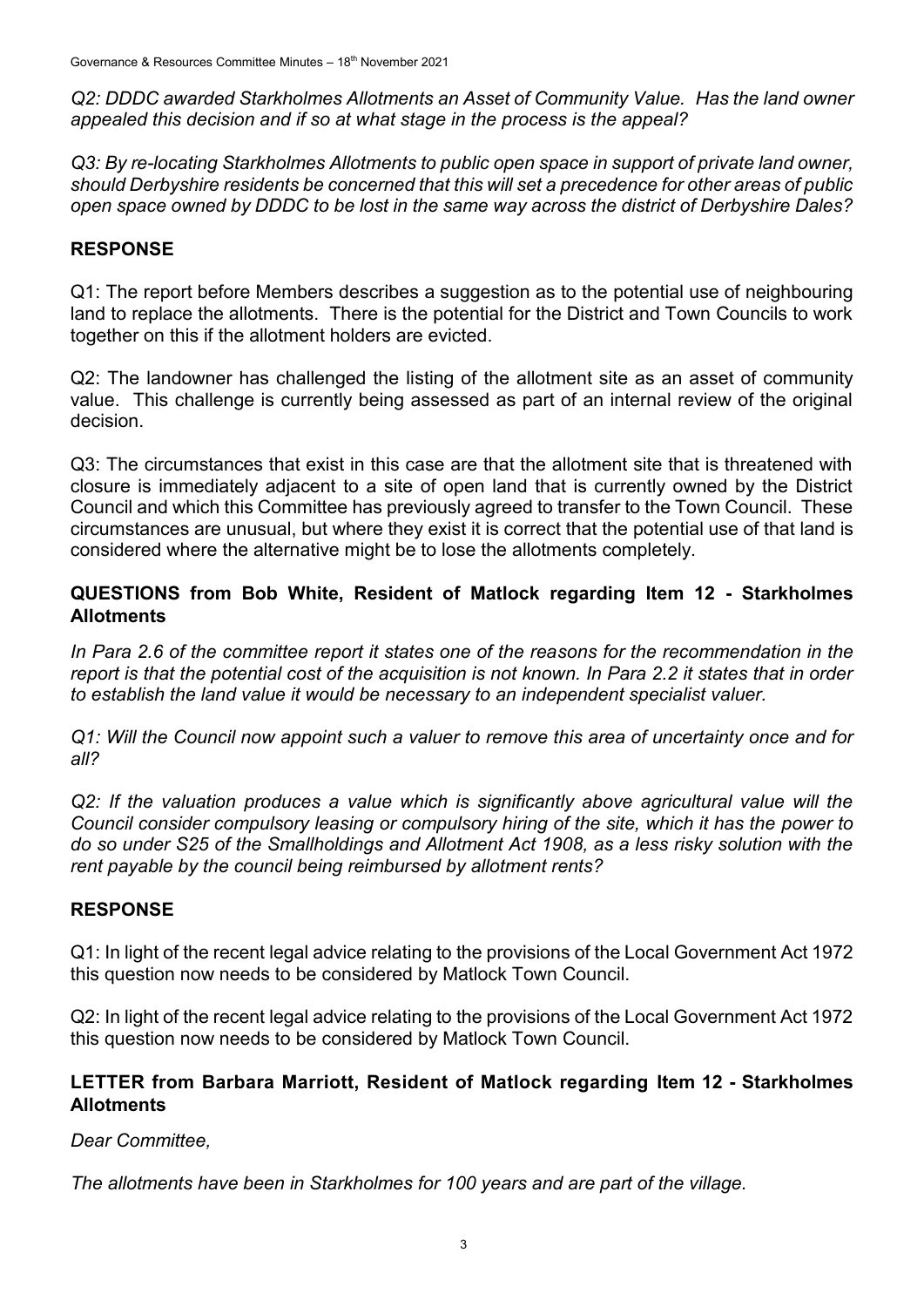*36 families derive great joy from tending these plots of land and there is a waiting list of people*  who would love to do the same. All these people will be deprived of this pleasure just because *of one man who for some selfish reason has already given them notice to quit and ordered them to remove all the huts, greenhouses, Poly tunnels, compost bins and water butts. This is just not*  fair especially as if he doesn't get planning permission he intends to let the land go derelict. *There is a saying about this. Dog in the Manger.*

*If the land is developed for housing it is not likely to be social housing as there is no profit in this and the same developer has 5 executive house plots for sale in Starkholmes already. If it is ever built on it would be criminal as the allotments are on land over an extensive network of tunnels and mine shafts.* 

*If there is any justice in local government then the residents should be given priority over one developer. They should be given the right to buy the land from the council at a fair agricultural land cost.*

*I am not an allotment holder but support them all and trust DDDC will do everything in its power to ensure justice.*

*Barbara Marriott*

## **189/21 – INTERESTS**

Item 10 – ASSET MANAGEMENT PLAN – LAND HOLDINGS REVIEW PHASE 3

Cllr Dawn Greatorex declared a personal interest in Item 10, as a Member of Middleton-by-Wirksworth Parish Council and left the meeting for the duration of this item.

Item 12 – STARKHOLMES ALLOTMENTS

Cllr Paul Cruise declared a personal interest in Item 12, as a Member of Matlock Town Council.

## **190/21 - EXTERNAL AUDIT COMPLETION REPORT FOR YEAR ENDED 31 MARCH 2021**

The Director & Engagement Lead (Mazars) introduced a report summarising the key findings arising from the external auditor's work in relation to the Authority's 2020/21 financial statements. The usual statutory deadline for the completion of audit is  $31<sup>st</sup>$  July; for the 2020/21 financial statements the deadline was extended to  $30<sup>th</sup>$  September 2021 due to the impact of the coronavirus pandemic. The Director & Engagement Lead (Mazars) explained that the audit work on the Council's Statement of Accounts had now been concluded and an unqualified audit opinion would be issued after the approval the Statement of Accounts and Letter of Representation.

Other key issues in the audit completion report are:

- the external auditors anticipate having no significant weaknesses in arrangements to report in relation to the arrangements that the Council has in place to secure economy, efficiency and effectiveness in its use of resources;
- the external auditors have not yet received group instructions from the National Audit Office in respect of their work on the Council's Whole of Government Accounts (WGA)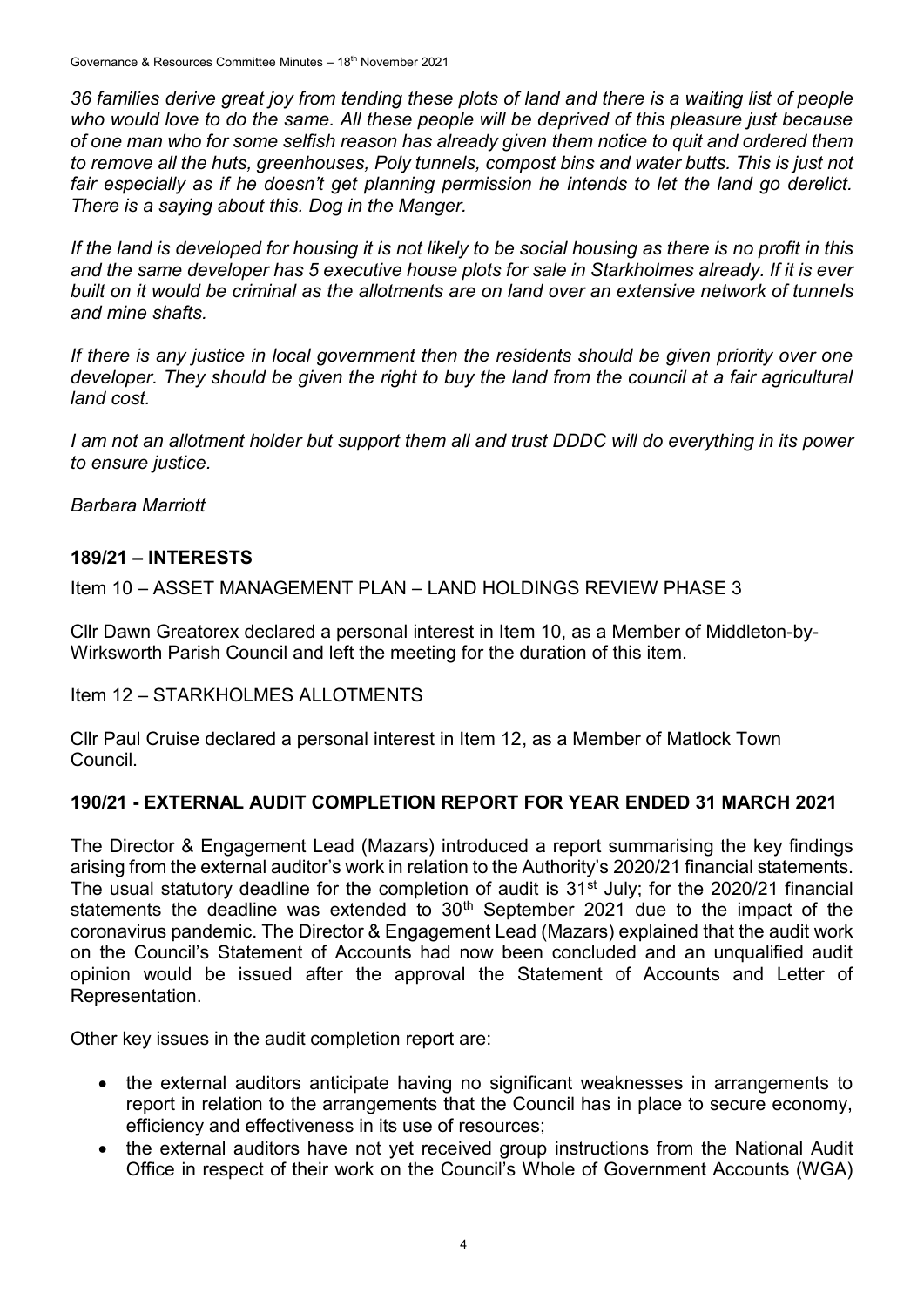submission. They are unable to commence work in this area until such instructions have been received;

- No questions or objections have been received from electors.
- Audit work has provided the assurance sought and has not identified any material issues to bring to Members' attention. There is no indication of management override of controls;
- The report contains three Internal Control Recommendations. These are level 3 (low level) recommendations, which have been accepted by management;
- The audit of the accounts identified one misstatement, which was accepted by management and the Statement of Accounts was adjusted to correct it. This related an error in the accounting treatment of fixed assets, which amounted to £9.8m. Further information is set out on page 21 of the Audit Completion Report (Appendix 1) and in the report on the Statement of Accounts 2020/21, elsewhere on the agenda for this meeting.
- There are two unadjusted material misstatements, relating to the valuation of an investment and to the pension fund valuation. Further details of these are provided on page 22 of the Audit Completion report (Appendix 1) and in the report on the Letter of Representation elsewhere on the agenda for this meeting;
- Seven disclosure amendments were required (amendments to the notes to the accounts). The auditor identified six amendments that were required to disclosures in the Statement of Accounts; council officers identified a further issue. The Statement of accounts has been amended accordingly. Further information is set out on page 23 of the Audit Completion report (Appendix 1) and in in the report on the Statement of Accounts 2020/21, elsewhere on the agenda for this meeting.
- The external auditor has not identified any matters that would require the issue of a public interest report.

It was moved by Councillor Susan Hobson, seconded by Councillor Mike Ratcliffe and

**RESOLVED** (unanimously) That the External Auditor's "Audit Completion Report for the year ended 31 March 2021" is noted.

## **191/21 - LETTER OF REPRESENTATION 2020/21**

The Director of Resources introduced a report setting the draft Letter of Representation as part of Members' responsibility for approving the financial statements.

The International Standard on Auditing (U.K. & Ireland) 580 (ISA 580) requires the external auditor to obtain evidence that the Council's management acknowledges its responsibility for the fair presentation of the financial statements in accordance with the applicable financial reporting framework, and has approved the financial statements. The auditor can obtain evidence of management's acknowledgement of such responsibility by obtaining a written representation from management and a signed copy of the financial statements.

ISA 580 gives guidance on matters which might be included in a management "Letter of Representation". The Director of Resources' Letter of Representation has been prepared in accordance with that guidance and is given in Appendix 1. In preparing the letter, the Director of Resources has consulted with members of the Council's Corporate Leadership Team, and has discussed the draft contents with the External Auditor. The letter contains no matters of concern which need to be brought to the attention of Members. In addition, ISA 580 requires the external auditor to obtain evidence that those charged with governance acknowledge their collective responsibility for the preparation of, and have approved, the financial statements. Consideration of the Letter of Representation by the Council alongside the external auditor's Audit Completion Report, prior to the approval of the Statement of Accounts, contributes to that evidence.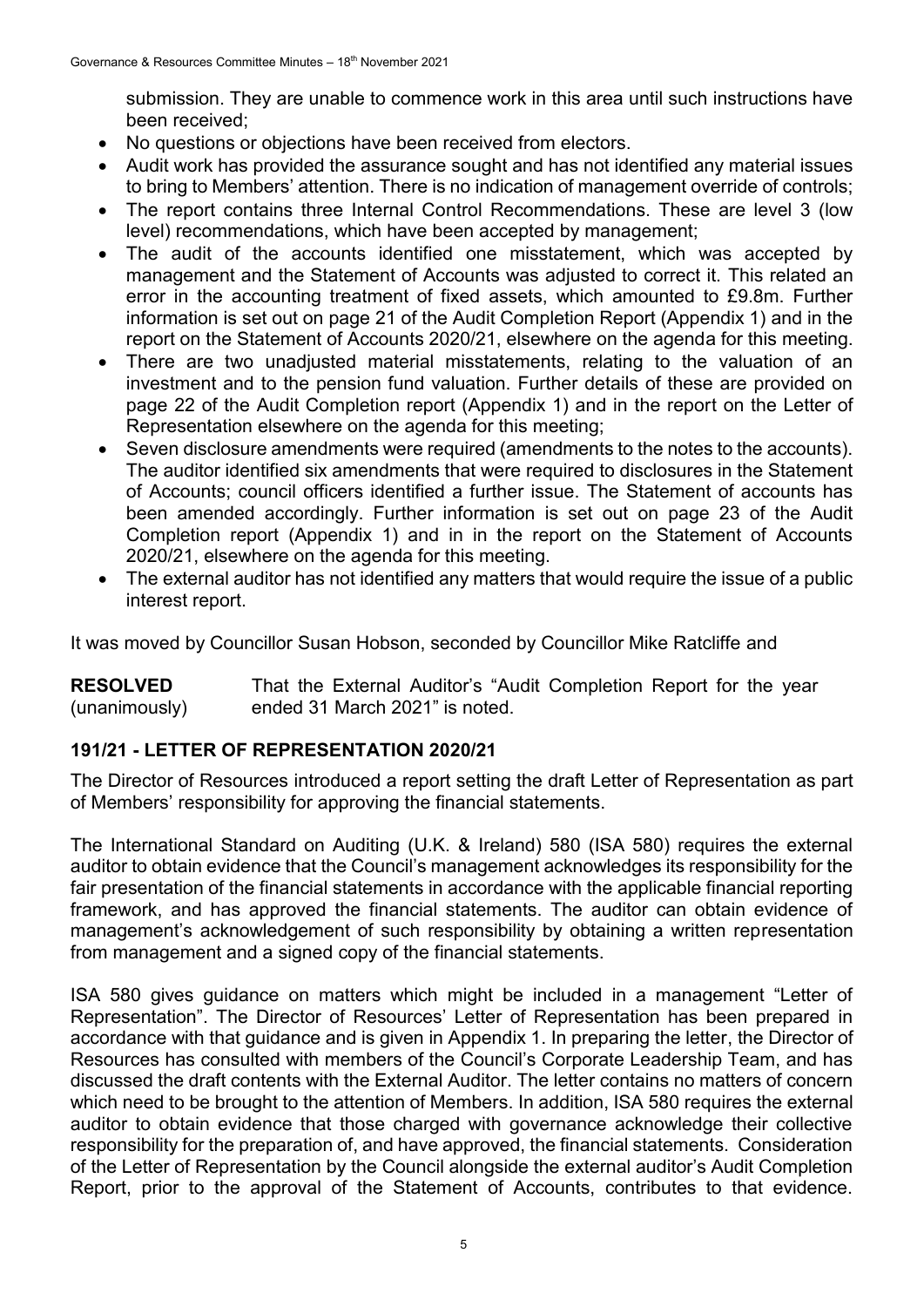It was moved by Councillor Sue Bull, seconded by Councillor Dermot Murphy and

**RESOLVED** (unanimously) That the draft Letter of Representation be endorsed for signature.

## **192/21 - STATEMENT OF ACCOUNTS 2020/21**

The Director of Resources introduced a report providing interpretation of the Statement of Accounts for 2020/21 and highlighting the key issues.

The Statement of Accounts 2020/21 has been audited by the Council's External Auditors (Mazars LLP) with any significant findings being set out in the Audit Completion Report.

The overall financial position as at the 31<sup>st</sup> March 2021 remains the same as that included within the Draft Statement of Accounts and reported to Council in July 2021. The Audit Opinion will be issued after the approval the Statement of Accounts and Letter of Representation. As part of corporate governance, the External Auditor is required to report relevant matters relating to the audit to Council (or a relevant committee). As a result of COVID-19, the normal statutory deadline of 31<sup>st</sup> July has been extended to 30<sup>th</sup> September 2021 for the 2020/21 Statement of Accounts. The External Audit Completion Report for 2020/21 from Mazars is included elsewhere on the Agenda of this meeting, and this report highlights the findings of the Audit.

The Accounts and Audit Regulations state that the accounts must be prepared in accordance with "proper practices" as defined by The Local Government Act 2003. The Council's accounts have been prepared to comply with proper practices, as demonstrated by the satisfactory completion of the external audit of the accounts. Compliance can also be checked by reviewing the Statement of Accounts against the Aide Memoire in Appendix 1.

It was moved by Councillor Garry Purdy, seconded by Councillor Mike Ratcliffe and

**RESOLVED** That the Statement of Accounts for 2020/21 is approved.

(unanimously)

At **6:40pm** the Director & Engagement Lead (Mazars) left the meeting.

## **193/21 - REVISED 2021/22 INTERNAL AUDIT PLAN**

The Internal Audit Consortium Manager, supported by the Director of Resources, introduced a report informing Members that the 2021/22 Internal Audit Plan approved by members in March 2021 is no longer achievable and sought approval for the proposed revised Internal Audit Plan for 2021/22, which has been based upon the level of resources available and perceived levels of risk. A key requirement of the Public Sector Internal Audit Standards is that a periodic risk based plan should be prepared that should be sufficiently flexible to reflect the changing risks and priorities of the organisation. The risk based plan should be fixed for a period of no longer than one year, should outline the assignments to be carried out, their respective priorities and the estimated resources needed.

The Public Sector Internal Audit Standards states that the Head of Internal Audit must lead and direct an internal audit service that is resourced appropriately, sufficiently and effectively to be able to provide an opinion on the adequacy and effectiveness of the organisation's framework of governance, risk management and control. Members and the leadership team need regular assurance that the organisation has good governance and is effectively managing its risks. In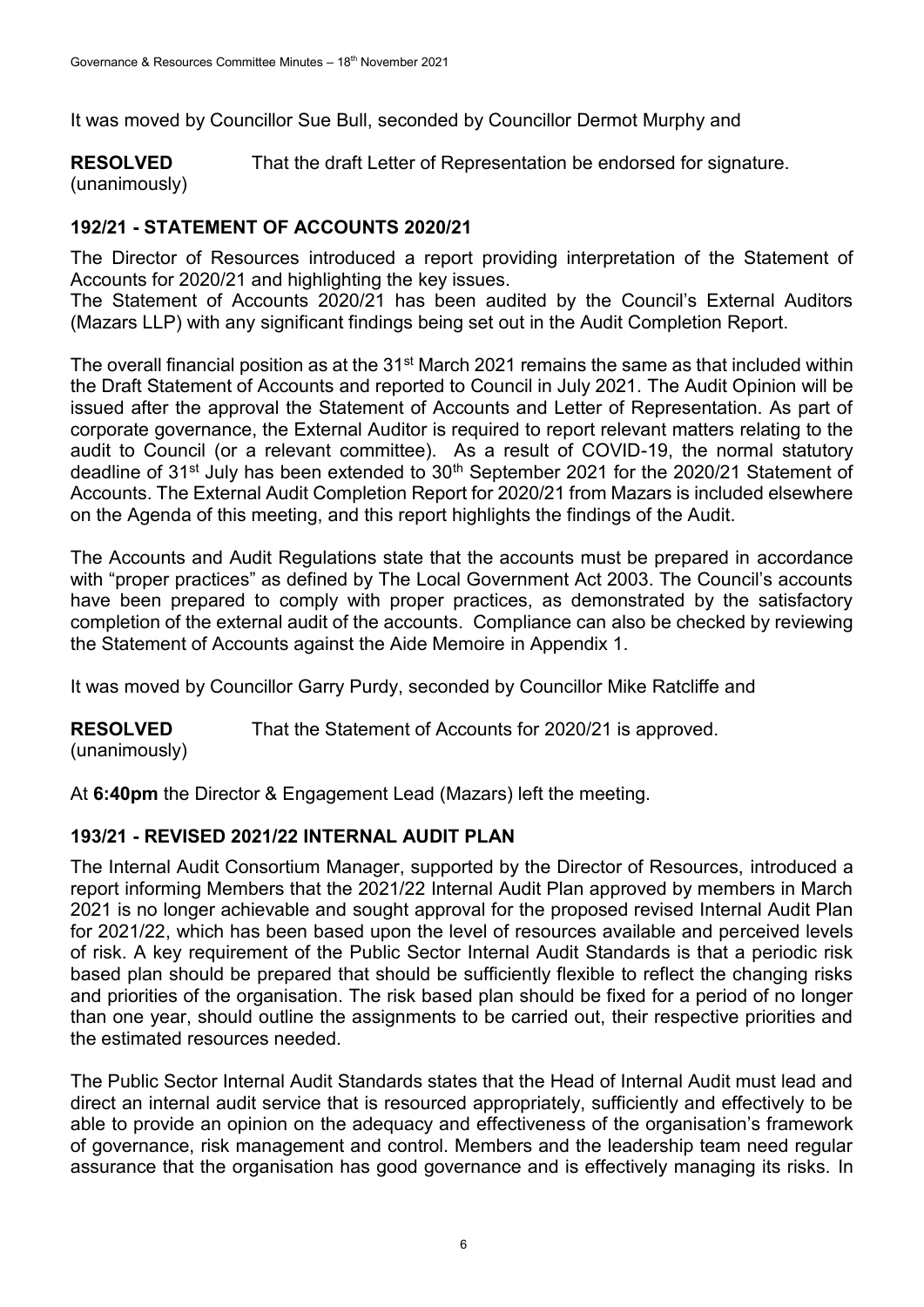March 2021 the Internal Audit Plan for 2021/22 was approved by members. The "ideal plan" was based on there being 2 full time members of staff.

Although the Committee had approved additional audit resources in March, it had not been possible to appoint a suitably experienced and qualified Senior Auditor. A decision was taken to appoint at auditor level instead and an Auditor has been successfully appointed and has joined the Council from the 1<sup>st</sup> November 2021.

In addition to the above, the Senior Auditor has still been heavily involved in the Business Grants process although this has reduced during the last few months. The Corporate Leadership Team agreed that the Senior Auditor had the relevant skills, knowledge and experience to carry out this work. It was also agreed that the payment of grants was a priority. While a temporary employee was engaged to deliver some of the work and some support was provided by the financial services team, a significant amount of work fell to the Senior Auditor.

It was moved by Councillor Garry Purdy, seconded by Councillor Helen Froggatt and

| <b>RESOLVED</b> | That the reasons that the original 2021/22 plan is not achievable |
|-----------------|-------------------------------------------------------------------|
| (unanimously)   | be noted.                                                         |
|                 |                                                                   |

2. That the revised internal audit plan for 2021/22 be agreed.

## **194/21 - ASSET MANAGEMENT PLAN - LAND HOLDINGS REVIEW PHASE 3**

At **6:56pm** Councillor Claire Raw arrived at the meeting during the debate of this item. Councillor Raw was excluded from the vote on this item.

The Estates & Facilities Manager introduced a report detailing the third phase of an ongoing review of the Council's land and property assets in accordance with the Asset Management Plan. This phase of the Land Holdings Review covers 2 sites across the District in which queries or expressions of interest have been received or land is to be declared surplus to requirements or allocated for a particular purpose.

The Asset Management Plan (AMP) 2019 -2023 is intended to set out the Council's strategic approach to the management of its land and property and to provide a framework within which property asset decisions can be made in support of the Council's corporate aims and objectives.

The Asset Management Plan recommends that unused or surplus buildings and land (of area 0.1ha and above excluding parks and pleasure grounds and public open space) be reviewed to establish whether they should be sold or whether they could contribute to the councils objectives key objectives of economic development and affordable housing or whether they could form part of a Community Asset Transfer.

This, the third of a number of phases of reports consider the future arrangements for surplus land and buildings across the District

It was moved by Councillor Mike Ratcliffe, seconded by Councillor Michele Morley and

| <b>RESOLVED</b> | 1. That a Community Asset Transfer by a lease of Site 1 to  |
|-----------------|-------------------------------------------------------------|
| (unanimously)   | Middleton-by-Wirksworth Parish Council, be approved based   |
|                 | on the terms outlined in Appendix 1 of this report and that |
|                 | delegated authority be granted to the Estates & Facilities  |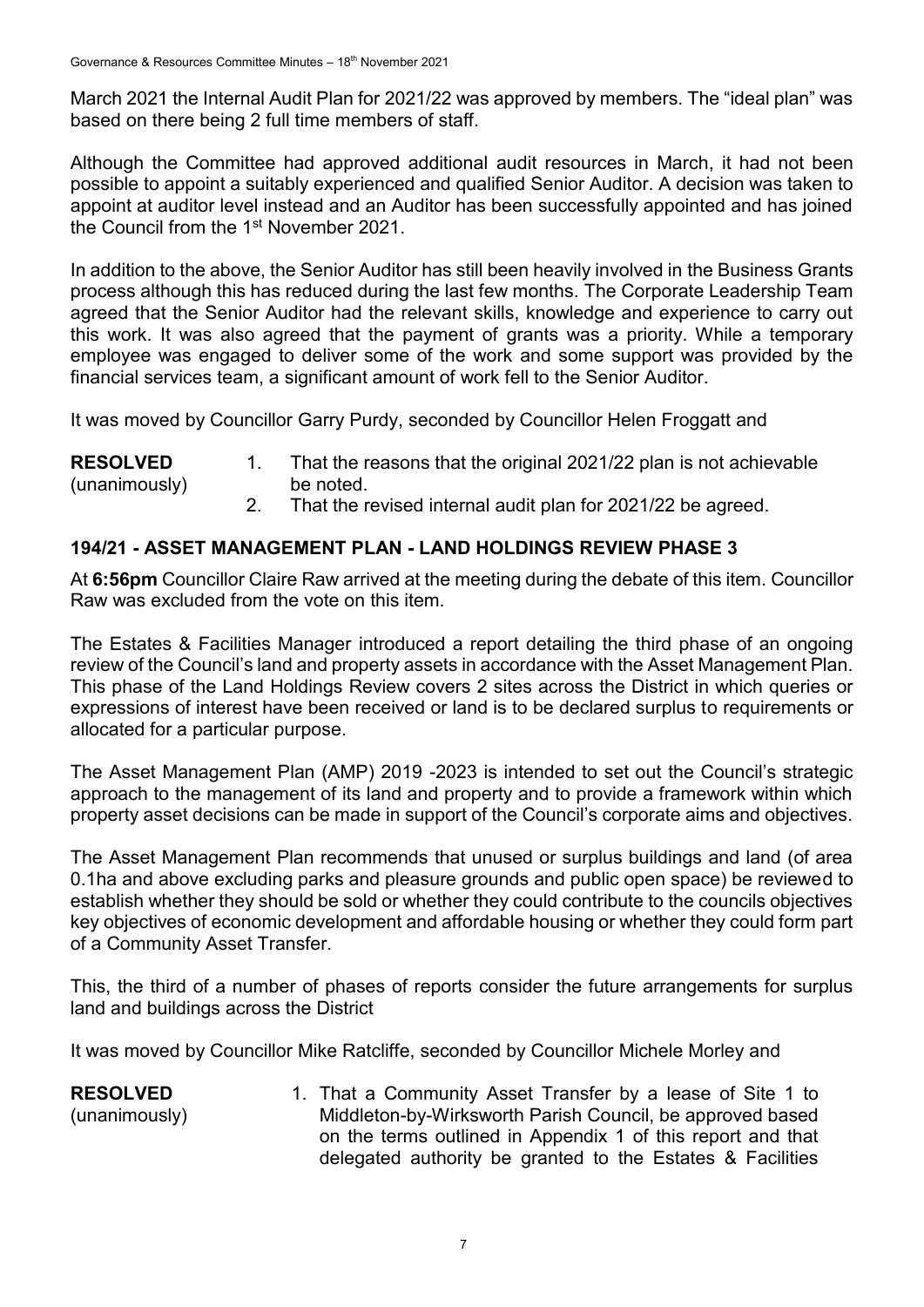Manager to negotiate and agree the possible inclusion of a break clause in the lease.

- 2. That Site no. 2 is declared surplus to requirements and offered for sale by private treaty or public auction on the terms outlined in Appendix 1 of this report.
- 3. That it is noted that the disposal in 1. above (either by lease or freehold transfer) comprises an undervalue transaction permitted under the General Disposal Consent 2003.
- 4. That each party will bear their own legal costs in respect of site 1. and that the District Council's legal and surveyors' costs in respect of site 2. will be met either directly or by way of a buyers' premium.

## **195/21 - DDDC TENNANTS - PROPOSED RENT FREE PERIODS**

The Estates & Facilities Manager introduced a report seeking approval for the provision of retrospective rent free periods/rent reductions to District Council commercial tenants whose trading was either curtailed or prevented under national regulations due to COVID-19 during the Spring of 2021 at an estimated cost of £10,842.

The District Council has a number of small commercial tenants who have been unable to trade or have been adversely affected by lockdown arrangements. These fall into 2 categories namely businesses associated with our Parks and Pleasure Grounds and businesses related to the Livestock Market at the Agricultural Business Centre. Some of these businesses did not have their own rateable values and so were unable to access some of the available Government support grants as a result.

At the time this matter was last considered in November last year, it was resolved to offer these tenants a 5 month rent free period. This was gratefully accepted and has helped these tenants to maintain their businesses throughout the COVID-19 pandemic over the times when they were unable to trade. One of the tenants at the ABC, the National Farmers Union has declined the offer of the rent free period as their policy is to support landlords through the lockdown period.

It was moved by Councillor Dermot Murphy, seconded by Councillor Paul Cruise and

| <b>RESOLVED</b><br>(unanimously) | 1. That approval is given to the grant of a 3 month 50% rent<br>reduction to the operator of Hall Leys Park Cafe to reflect<br>curtailed trading during the period 01/01/21 to 31/03/21 due<br>to national restrictions due to COVID-19.                                            |
|----------------------------------|-------------------------------------------------------------------------------------------------------------------------------------------------------------------------------------------------------------------------------------------------------------------------------------|
|                                  | 2. That approval is given to the grant of a 3 month rent free<br>period to the ABC kiosk tenants and café to reflect their<br>inability to trade during the period 01/01/21 to 31/03/21 due<br>to national restrictions due to COVID-19 and local restrictions<br>imposed by DEFRA. |
|                                  | 3. That, subject to recommendations 1 and 2 being approved,<br>Council be requested to approve a supplementary revenue                                                                                                                                                              |

Council be requested to approve a supplementary revenue budget of £10,842 to cover the estimated cost of the rent reductions.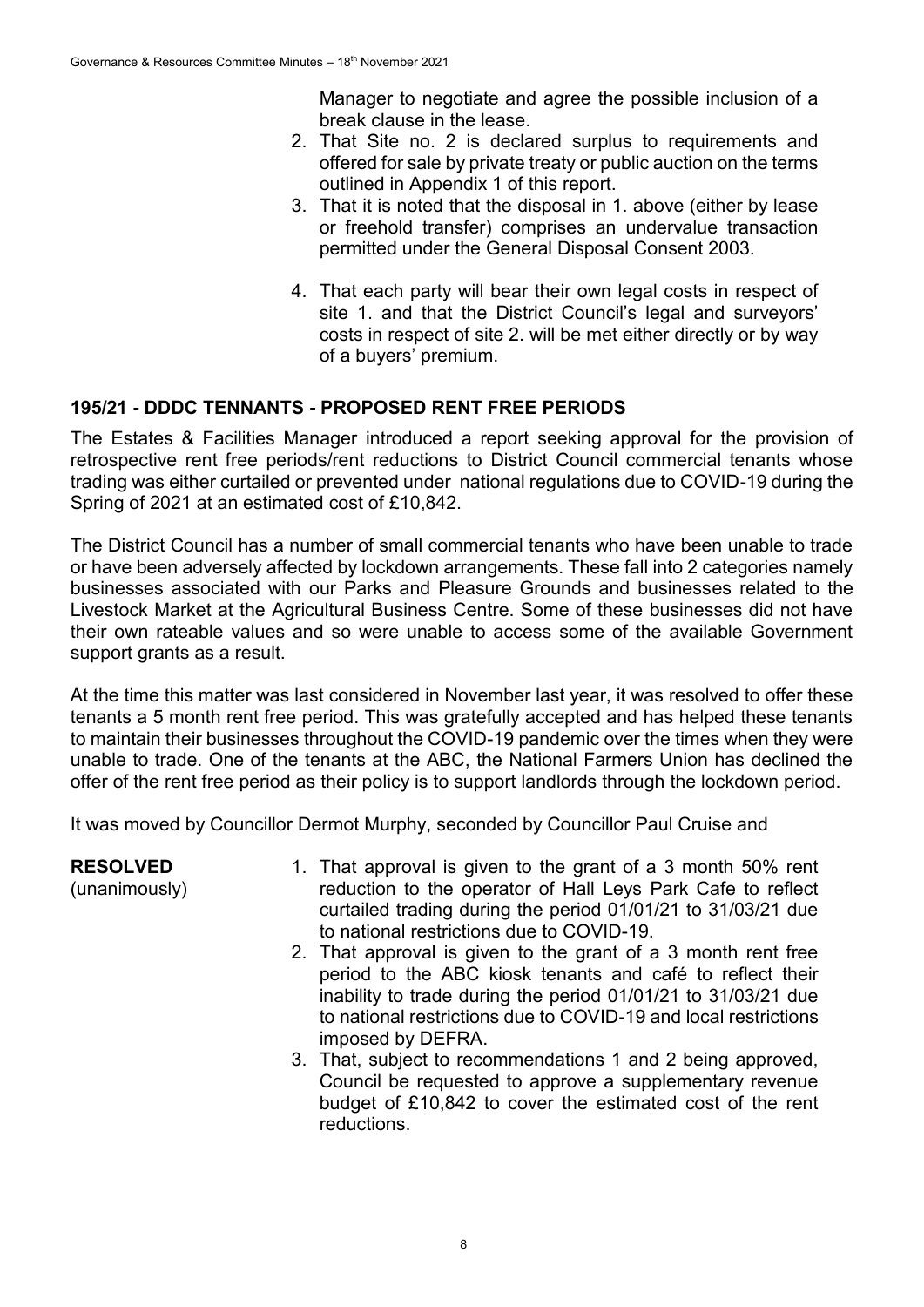#### **196/21 - STARKHOLMES ALLOTMENTS**

The Director of Regulatory Services, assisted by the Legal Services Manager and Estates & Facilities Manager, introduced a report detailing a request from Starkholmes Allotment Association for Derbyshire Dales District Council to consider the potential, to compulsorily purchase the land on which the allotments are currently sited, in order to ensure the long term retention of this land as allotments.

At its meeting on 30<sup>th</sup> September 2021, the Governance and Resources Committee considered a request from Starkholmes Allotment Association to compulsorily purchase the allotment site, as the Allotment Association had been served with notice to quit. The report highlighted that this presented an unquantified risk to the Council, in that the value of the site was unknown. However, it was identified that the Valuation Office Agency published indicative figures for land value for the area that showed that land in the area could be valued as follows:

- Agricultural land =  $£21,750$  per Ha (VOA 2019)
- Residential land =  $£2,100,000$  per Ha (VOA 2019).

Starkholmes Allotments are located on a 0.8 hectare parcel of land and as such a simple calculation using these figures gave a potential value varying from £17,400 to £1,680,000. The actual value would need to be determined as part of the compulsory purchase process, if that course of action was followed.

Research has continued since the writing and publication of this report and additional legal advice has been received, in relation to the powers of the District Council, by virtue of the Local Government Act 1972 (LGA 1972 paragraph 9 of Schedule 29); where a Town or Parish Council and District Council exist in the same authority area, the powers relating to the allotments acts can only be exercised by the Town or Parish Council and may not be exercised by the District Council, this means that the District Council has no authority/power to compulsorily purchase or to compulsorily hire this land, this power only exists in this case with Matlock Town Council.

It was moved by Councillor Garry Purdy, seconded by Councillor Susan Hobson and

- **RESOLVED** 1. That the request from Starkholmes Allotment Association to compulsorily purchase the current site of Starkholmes allotments be declined, **as the District Council does not have the statutory power to do so**.
	- 2. That the decision to undertake a Community Asset Transfer of land to Matlock Town Council (resolution 2 of Minute Number 135/21) be paused and reconsidered at a later meeting of the Governance and Resources Committee once further public consultation has been concluded by Matlock Town Council.

It was then moved by Councillor Jacqueline Allison, to amend **resolution 1** (this amendment being accepted by Councillor Purdy and Councillor Hobson) of the resolutions moved by Councillor Garry Purdy and seconded by Councillor Susan Hobson, as **highlighted in bold lettering**.

It was then moved by Councillor Claire Raw, seconded by Councillor Paul Cruise, to include the **additional condition**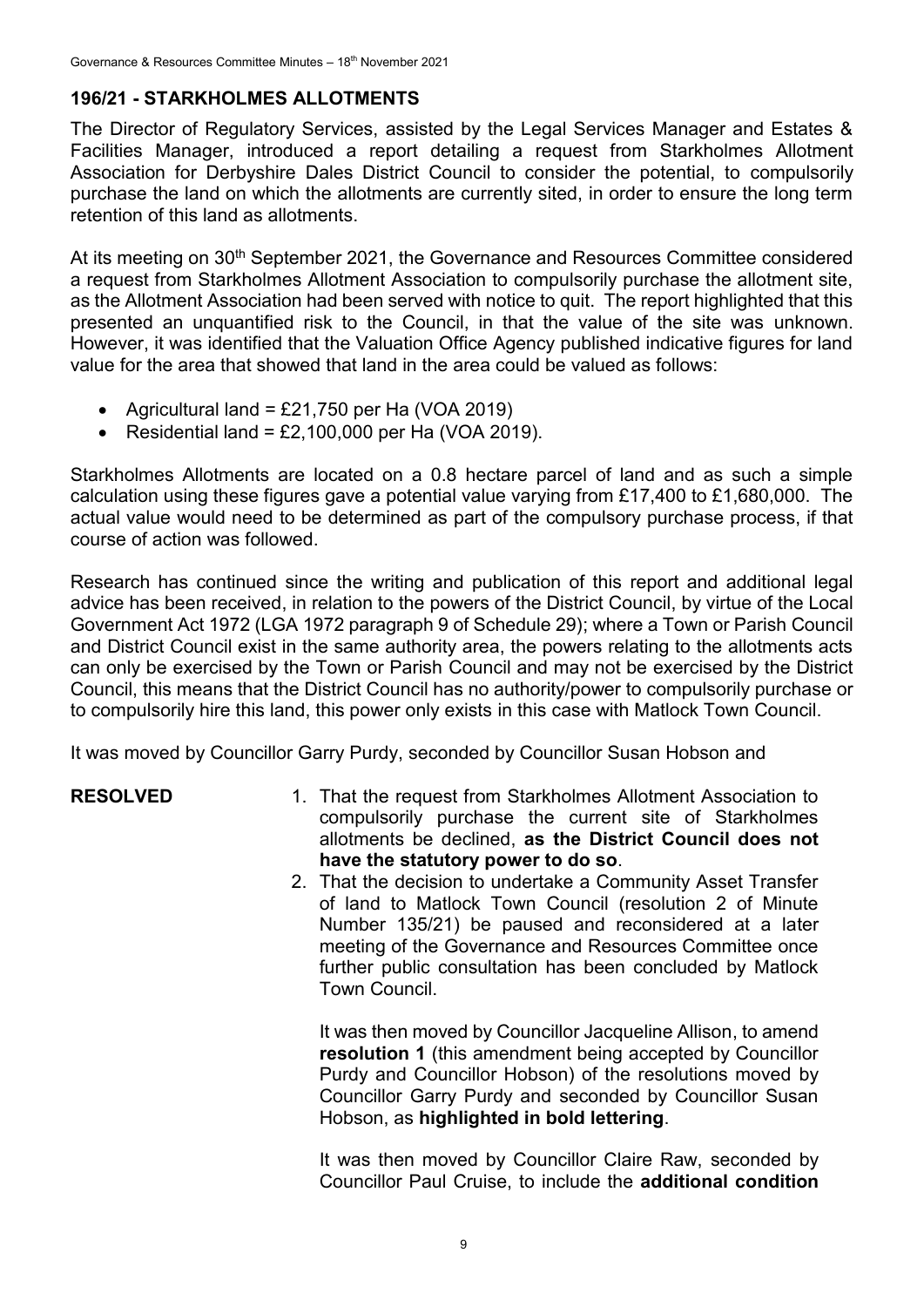below, for which the **additional condition was put to the vote:**

#### **Additional Condition:**

3. That a community plan, is established between all parties, to work to ensure the allotments are held by the allotments association.

**Voting:**

| For               | 2                 |
|-------------------|-------------------|
| <b>Against</b>    | $12 \overline{ }$ |
| <b>Abstention</b> | O                 |

The Chairman declared the motion **FALLEN**.

It then was moved by Councillor Garry Purdy, seconded by Councillor Susan Hobson and

| <b>RESOLVED</b> | 1. That the request from Starkholmes Allotment Association to<br>compulsorily purchase the current site of Starkholmes<br>allotments be declined, as the District Council does not<br>have the statutory power to do so.                                                                                                |
|-----------------|-------------------------------------------------------------------------------------------------------------------------------------------------------------------------------------------------------------------------------------------------------------------------------------------------------------------------|
|                 | 2. That the decision to undertake a Community Asset Transfer<br>of land to Matlock Town Council (resolution 2 of Minute<br>Number 135/21) be paused and reconsidered at a later<br>meeting of the Governance and Resources Committee once<br>further public consultation has been concluded by Matlock<br>Town Council. |
| Voting:         |                                                                                                                                                                                                                                                                                                                         |
| For             |                                                                                                                                                                                                                                                                                                                         |

**Against Abstention** 2 1

The Chairman declared the motion **CARRIED**.

## **197/21 - TREASURY MANAGEMENT ANNUAL REPORT FOR 2020/21**

The Director of Resources introduced a report seeking approval for the Treasury Management Annual Report for 2020/21.

The Council has previously adopted the Chartered Institute of Public Finance and Accountancy's Treasury Management in the Public Services: Code of Practice (the CIPFA Code) which requires the Authority to approve treasury management semi-annual and annual reports.

The Authority's treasury management strategy for 2020/21 was approved at a meeting on 05<sup>th</sup> March 2020. The Authority has invested substantial sums of money and is therefore exposed to financial risks including the loss of invested funds and the revenue effect of changing interest rates. The successful identification, monitoring and control of risk remains central to the Authority's treasury management strategy.

Treasury risk management at the Authority is conducted within the framework of the Chartered Institute of Public Finance and Accountancy's Treasury Management in the Public Services: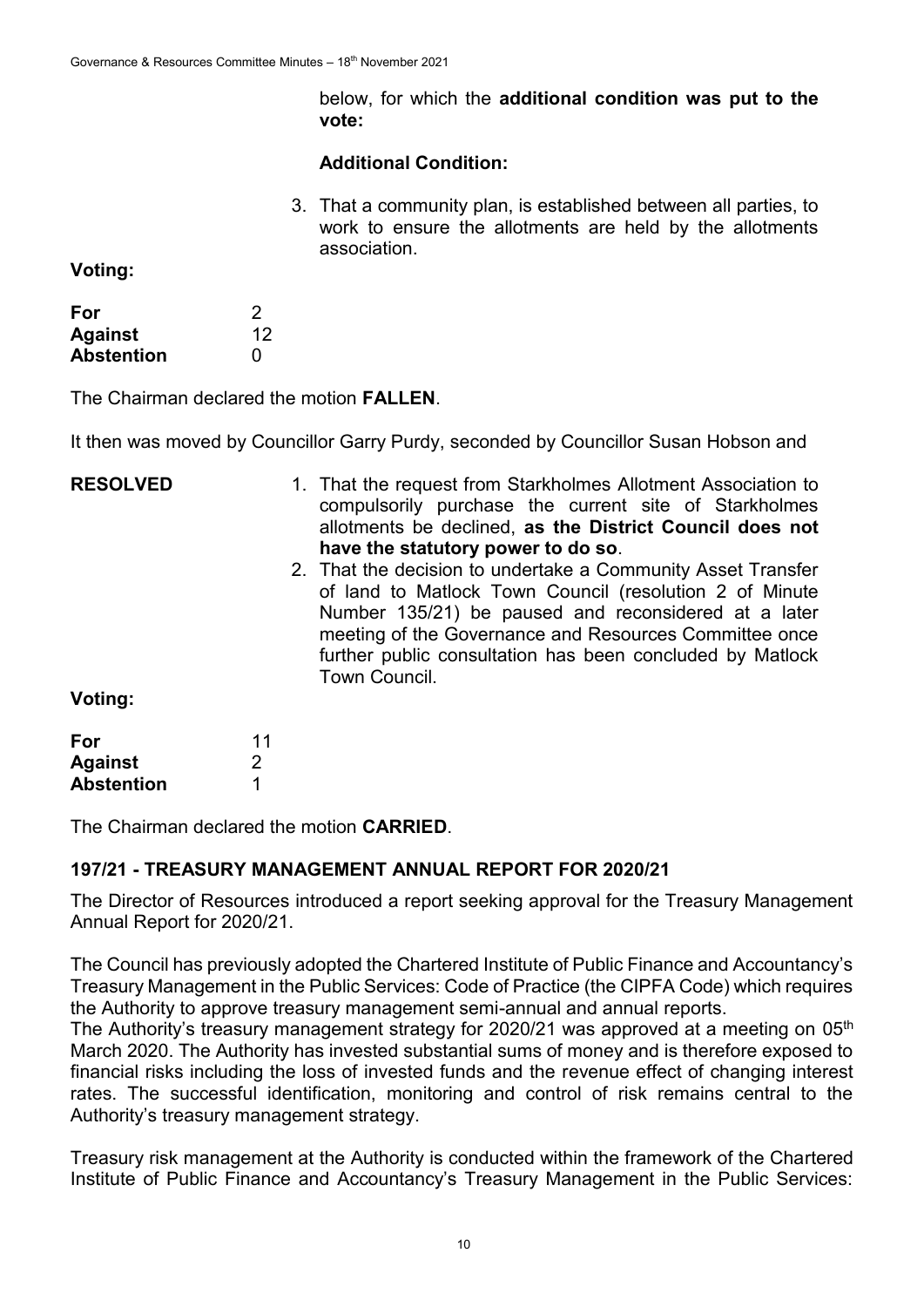Code of Practice 2017 Edition (the CIPFA Code) which requires the Authority to approve a treasury management strategy before the start of each financial year and, as a minimum, a semiannual and annual treasury outturn report. This report fulfils the Authority's legal obligation under the Local Government Act 2003 to have regard to the CIPFA Code.

The report provided external and local context and details of the Council's borrowing strategy and investment activities for 2020/21. The compliance report identified that one limit was breached in 2020/21. This was reported to the Committee on 14 January 2021. The circumstances of the breach were that on 1<sup>st</sup> April 2020 the Authority received £36.2m in central government funding to support small and medium businesses during the coronavirus pandemic through grant schemes; this was temporarily invested in short-dated, liquid instruments such as Money Market Funds, other Local Authorities and the Debt Management Office. The significant amount of funding received (which had not been foreseen when the Treasury Management Strategy was approved by Council on 5 March 2020) and the limits on counterparties deemed by our Treasury Management Strategy caused a breach of up to £8m for a period of 34 days.

The Director of Resources reported that there were no other areas of non-compliance during 2020/21.

It was moved by Councillor Garry Purdy, seconded by Councillor David Chapman and

**RESOLVED** (unanimously) That the Treasury Management Annual Report for 2020/21 and the out turn Prudential Indicators for 2020/21 are noted.

## **198/21 - TREASURY MANAGEMENT MID-YEAR REPORT 2020/21**

The Director of Resources introduced a report seeking approval for the Treasury Management Mid-Year report for 2021/22. This report fulfils the Authority's legal obligation to have regard to the CIPFA Code which requires the Authority to approve Treasury Management semi-annual and annual reports.

The Treasury Management Strategy for 2021/22 was approved at the meeting of full Council held on 18th March 2021. The Authority has invested substantial sums of money and is therefore exposed to financial risks including the loss of invested funds and the revenue effect of changing interest rates. The successful identification, monitoring and control of risk are, therefore, central to the Authority's treasury management strategy.

As outlined in the Treasury Management Strategy, the Council is required to receive and approve, as a minimum, three main reports each year, which incorporate a variety of policies, estimates and actuals. This report fulfils part of this requirement by providing the **mid-year treasury management report.** – The report updates members with the progress of the capital position, comparing the actual treasury management position against the estimated, as at 30<sup>th</sup> September 2021.

The report provided external and local context, a borrowing update and details of the Council's investment activities for the first six months of 2021/22. The compliance report indicated that all treasury management activities complied fully with the CIPFA Code of Practice and the Authority's approved Treasury Management Strategy.

It was moved by Councillor David Chapman, seconded by Councillor Michele Morley and